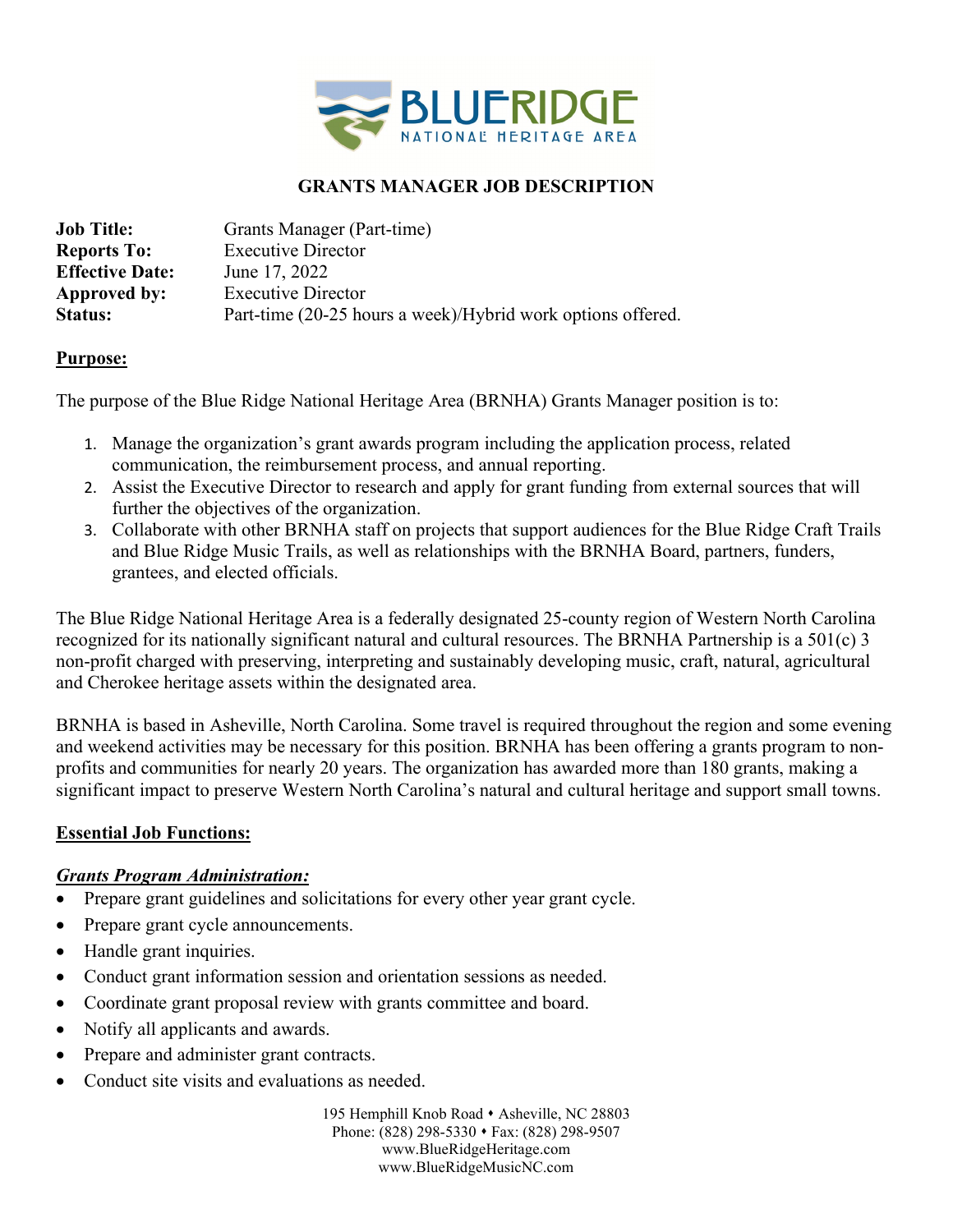- Work with Communications Manager to promote grants awards and results.
- Manage all data collection for grant awards, ensuring grantees have met match, programmatic and budget requirements, and then create grant summaries to certify grantee completion of their project.
- Prepare grants data and summaries for a variety of reports and manage report development and implementation.
- Manage all supplemental grant approvals through the National Park Service and the North Carolina Historic Preservation office.
- Keep excellent paper and online records for all BRNHA grant awards.

## *Grant Writing:*

- Research, track and evaluate opportunities for grants that support BRNHA activities but also serve as sources of funding for grantee projects.
- Assist with the assembly of documentation for grant proposals.
- Prepare information and materials required for application packets.
- Assist with performance tracking, reimbursements and reporting as needed.

# *Research Assistance and Grant Reporting*

- Manage BRNHA's annual reporting to the National Park Service and the Alliance of National Heritage Areas, set timelines and work with other staff to complete their sections of the report.
- Work with contracted professional researchers as needed to evaluate impact of BRNHA work.
- Work with staff as needed to create surveys and set up evaluation protocols to measure BRNHA program success.
- Research and evaluate online platforms for future BRNHA grants management (including receiving grant applications).

## *Organization and Management Skills:*

- Experience managing contracts with meticulous attention to detail in the development and implementation of grant contracts.
- Experience writing or assembling information for the completion of grant applications.
- Ability to set realistic goals and work within budget guidelines and procedures.
- Must have strong project management skills, with the ability to manage multiple projects, and follow through on projects from concept to implementation while maintaining attention to detail.
- Must be highly organized, self-directed, and motivated.

## *Communications Skills***:**

- Excellent writing and verbal skills.
- Good listener and the ability to maintain confidentiality.
- Capacity to engage a variety of audiences as well as prepare and make presentations.

# *Technical Skills:*

• Proficiency with Microsoft Office Suite including Word, Excel and PowerPoint.